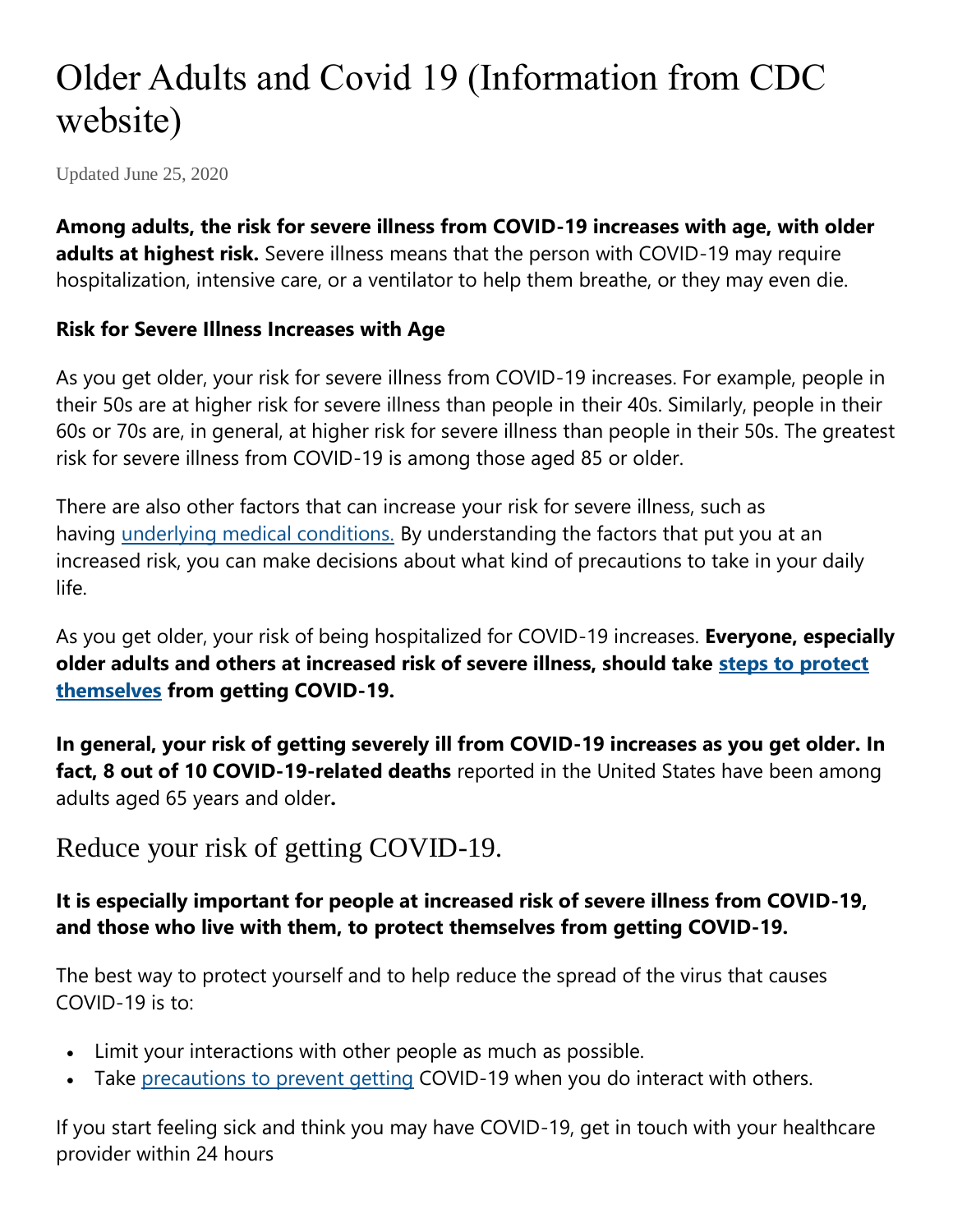## Venturing out into a public setting? What to consider before you go.

As communities and businesses across the United States are opening, you may be thinking about [resuming some activities,](https://www.cdc.gov/coronavirus/2019-ncov/daily-life-coping/going-out.html) [running errands,](https://www.cdc.gov/coronavirus/2019-ncov/daily-life-coping/essential-goods-services.html) and attending [events and gatherings.](https://www.cdc.gov/coronavirus/2019-ncov/community/large-events/considerations-for-events-gatherings.html) **There is no way to ensure you have zero risk of infection,** so it is important to understand the risks and know how to be as safe as possible.

People at increased risk of severe illness from COVID-19, and those who live with them, should consider their level of risk before [deciding to go out](https://www.cdc.gov/coronavirus/2019-ncov/daily-life-coping/deciding-to-go-out.html) and ensure they are taking steps to [protect themselves.](https://www.cdc.gov/coronavirus/2019-ncov/prevent-getting-sick/prevention.html) Consider avoiding activities where taking protective measures may be difficult, such as activities where social distancing can't be maintained. **Everyone should take steps to prevent getting and spreading COVID-19** to protect themselves, their communities, and people who are at increased risk of severe illness.

#### In general, **the more people you interact with, the more closely you interact with them, and the longer that interaction, the higher your risk of getting and spreading COVID-19.**

- If you decide to engage in public activities, continue to protect yourself by practicing [everyday preventive actions.](https://www.cdc.gov/coronavirus/2019-ncov/prevent-getting-sick/prevention.html)
- Keep these items on hand and use them when venturing out: a cloth face covering, tissues, and a hand sanitizer with at least 60% alcohol, if possible.
- If possible, avoid others who are not wearing [cloth face coverings](https://www.cdc.gov/coronavirus/2019-ncov/prevent-getting-sick/diy-cloth-face-coverings.html) or ask others around you to wear cloth face coverings.

Are you considering in-person visits with family and friends? Here are some things to consider to help make your visit as safe as possible:

#### **When to delay or cancel a visit**

- Delay or cancel a visit if you or your visitors have [symptoms](https://www.cdc.gov/coronavirus/2019-ncov/symptoms-testing/symptoms.html) of COVID-19 or have been exposed to someone with COVID-19 in the last 14 days.
- Anyone who has had [close contact](https://www.cdc.gov/coronavirus/2019-ncov/php/public-health-recommendations.html) with a person with COVID-19 should stay home and [monitor for symptoms.](https://www.cdc.gov/coronavirus/2019-ncov/if-you-are-sick/quarantine.html)

#### **In general, the more people you interact with, the more closely you interact with them, and the longer that interaction, the higher the risk of COVID-19 spread**. So, [think about:](https://www.cdc.gov/coronavirus/2019-ncov/daily-life-coping/deciding-to-go-out.html)

- How many people will you interact with?
- Can you keep 6 feet of space between you and others?
- Will you be outdoors or indoors?
- What's the length of time that you will be interacting with people?

#### **Encourage social distancing during your visit**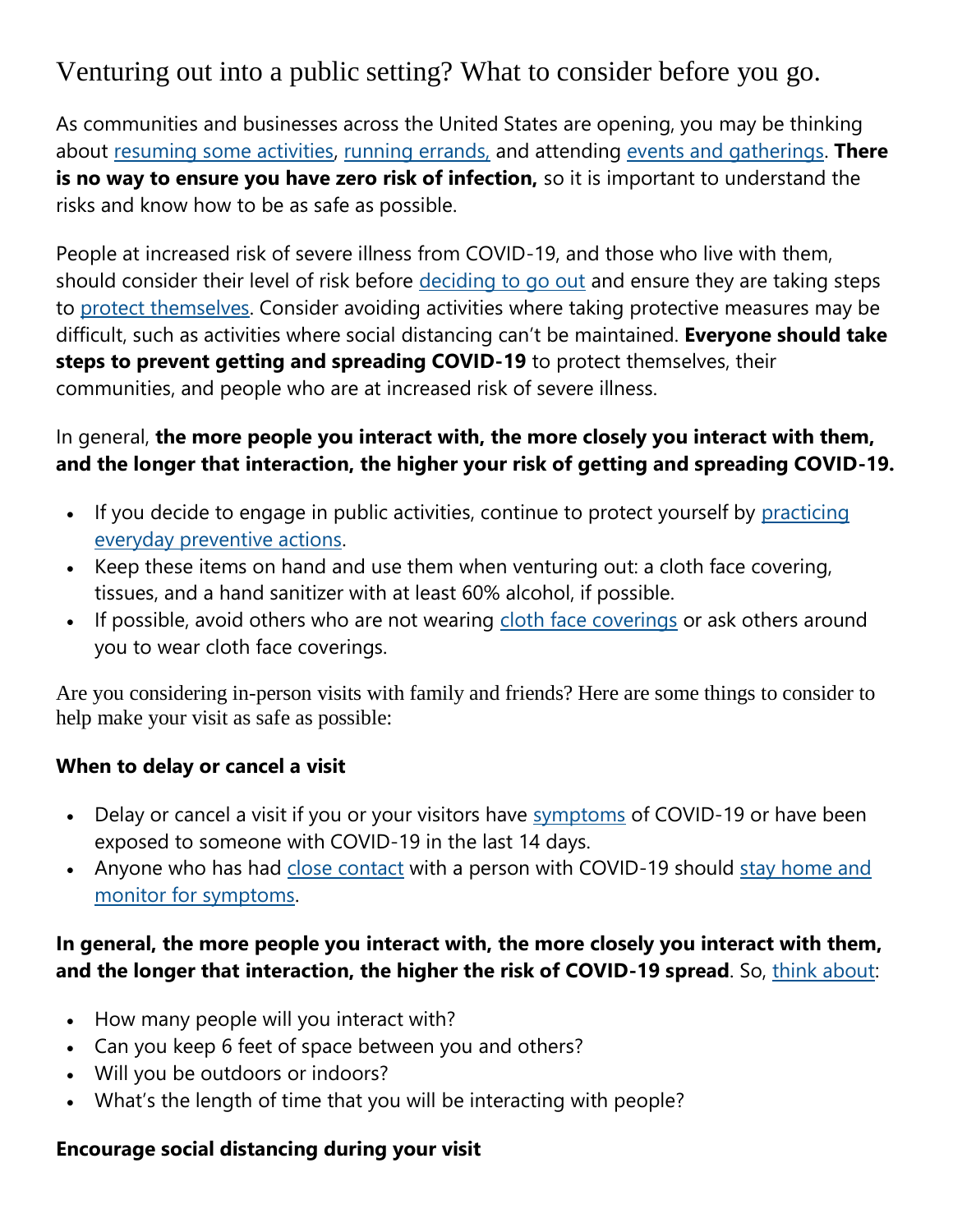- Visit with your friends and family **outdoors**, when possible. If this is not feasible, make sure the room or space is well-ventilated (for example, open windows or doors) and large enough to accommodate [social distancing.](https://www.cdc.gov/coronavirus/2019-ncov/prevent-getting-sick/social-distancing.html)
- Arrange tables and chairs to allow for social distancing. People from the same household can be in groups together and don't need to be 6 feet apart from each other.
- Consider activities where social distancing can be maintained, like sidewalk chalk art or yard games.
- Try to avoid close contact with your visitors. For example, don't shake hands, elbow bump, or hug. Instead wave and verbally greet them.
- If possible, avoid others who are not wearing cloth face coverings or ask others around you to wear cloth face coverings.
- Consider keeping a list of people you visited or who visited you and when the visit occurred. This will help with [contract tracing](https://www.cdc.gov/coronavirus/2019-ncov/php/contact-tracing/index.html) if someone becomes sick.

#### **Wear cloth face coverings**

- [Cloth face coverings](https://www.cdc.gov/coronavirus/2019-ncov/prevent-getting-sick/diy-cloth-face-coverings.html) should be worn over the nose and mouth. Cloth face coverings are especially important when it is difficult to stay at least 6 feet apart from others or when people are indoors to help protect each other.
- Cloth face coverings may slow the spread of the virus and help people who may have the virus and do not know it from transmitting it to others
	- o Wearing a cloth face covering helps protects others in case you're infected, while others wear one to protect you should they be infected.
- **Who should NOT use cloth face coverings**: Children under age 2 or anyone who has trouble breathing, is unconscious, or is incapacitated or otherwise unable to remove the mask without assistance.

#### **Wash hands often**

- Everyone should [wash their hands](https://www.cdc.gov/handwashing/when-how-handwashing.html) for at least 20 seconds at the beginning and end of the visit and whenever you think your hands may have become contaminated.
- If soap and water are not readily available, such as with outdoor visits or activities, use a hand sanitizer that contains at least 60% alcohol. Cover all surfaces of your hands and rub them together until they feel dry.
- Remind quests to wash or sanitize their hands before serving or eating food.
- Use single-use hand towels or paper towels for drying hands so visitors do not share towels. Have a no-touch trash can available for guests to use.

#### **Limit contact with commonly touched surfaces or shared items**

- Encourage your visitors to bring their own food and drinks.
- [Clean and disinfect](https://www.cdc.gov/coronavirus/2019-ncov/prevent-getting-sick/disinfecting-your-home.html) commonly touched surfaces and any shared items between use.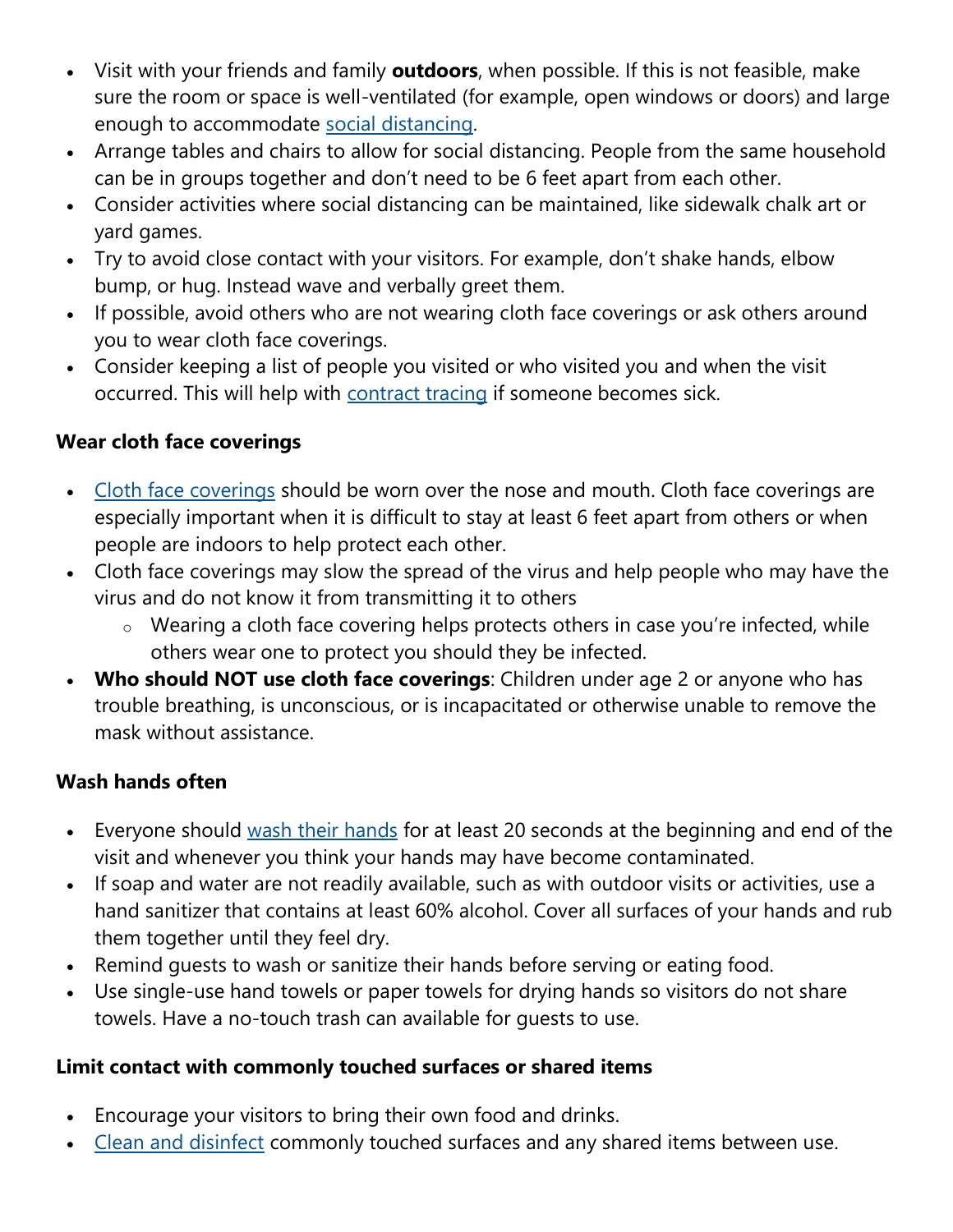• If you choose to use any shared items that are reusable (e.g., seating covers, tablecloths, linen napkins), wash, clean, and sanitize them after the event.

### If you are thinking about participating in an event or gathering:

If you are at increased risk for severe illness, consider avoiding high-risk gatherings. The risk of COVID-19 spreading at events and gatherings increases as follows:

**Lowest risk**: Virtual-only activities, events, and gatherings.

**More risk**: Smaller outdoor and in-person gatherings in which individuals from different households remain spaced at least 6 feet apart, wear cloth face coverings, do not share objects, and come from the same local area (e.g., community, town, city, or county).

**Higher risk:** Medium-sized in-person gatherings that are adapted to allow individuals to remain spaced at least 6 feet apart and with attendees coming from outside the local area.

**Highest risk**: Large in-person gatherings where it is difficult for individuals to remain spaced at least 6 feet apart and attendees travel from outside the local area.

## Stay healthy during the COVID-19 pandemic.

Staying healthy during the pandemic is important. Talk to your healthcare provider about whether your vaccinations and other preventive services are up to date to help prevent you from becoming ill with other diseases.

- It is particularly important for those at increased risk of severe illness, including older adults, to receive recommended vaccinations against influenza and pneumococcal disease.
- Remember the importance of staying [physically active](https://www.cdc.gov/physicalactivity/how-to-be-physically-active-while-social-distancing.html) and practicing healthy habits to [cope with stress.](https://www.cdc.gov/coronavirus/2019-ncov/daily-life-coping/managing-stress-anxiety.html)

#### **If you have an underlying medical condition, you should continue to follow your treatment plan:**

- **Continue your medicines** and do not change your treatment plan without talking to your healthcare provider.
- **Have at least a 30-day supply** of prescription and non-prescription medicines. [Talk to a](https://www.cdc.gov/coronavirus/2019-ncov/daily-life-coping/doctor-visits-medicine.html)  [healthcare provider,](https://www.cdc.gov/coronavirus/2019-ncov/daily-life-coping/doctor-visits-medicine.html) insurer, and pharmacist about getting an extra supply (i.e., more than 30 days) of prescription medicines, if possible, to reduce your trips to the pharmacy.
- **Do not delay getting emergency care for your underlying medical condition** because of COVID-19. Emergency departments have contingency infection prevention plans to protect you from getting COVID-19 if you need care.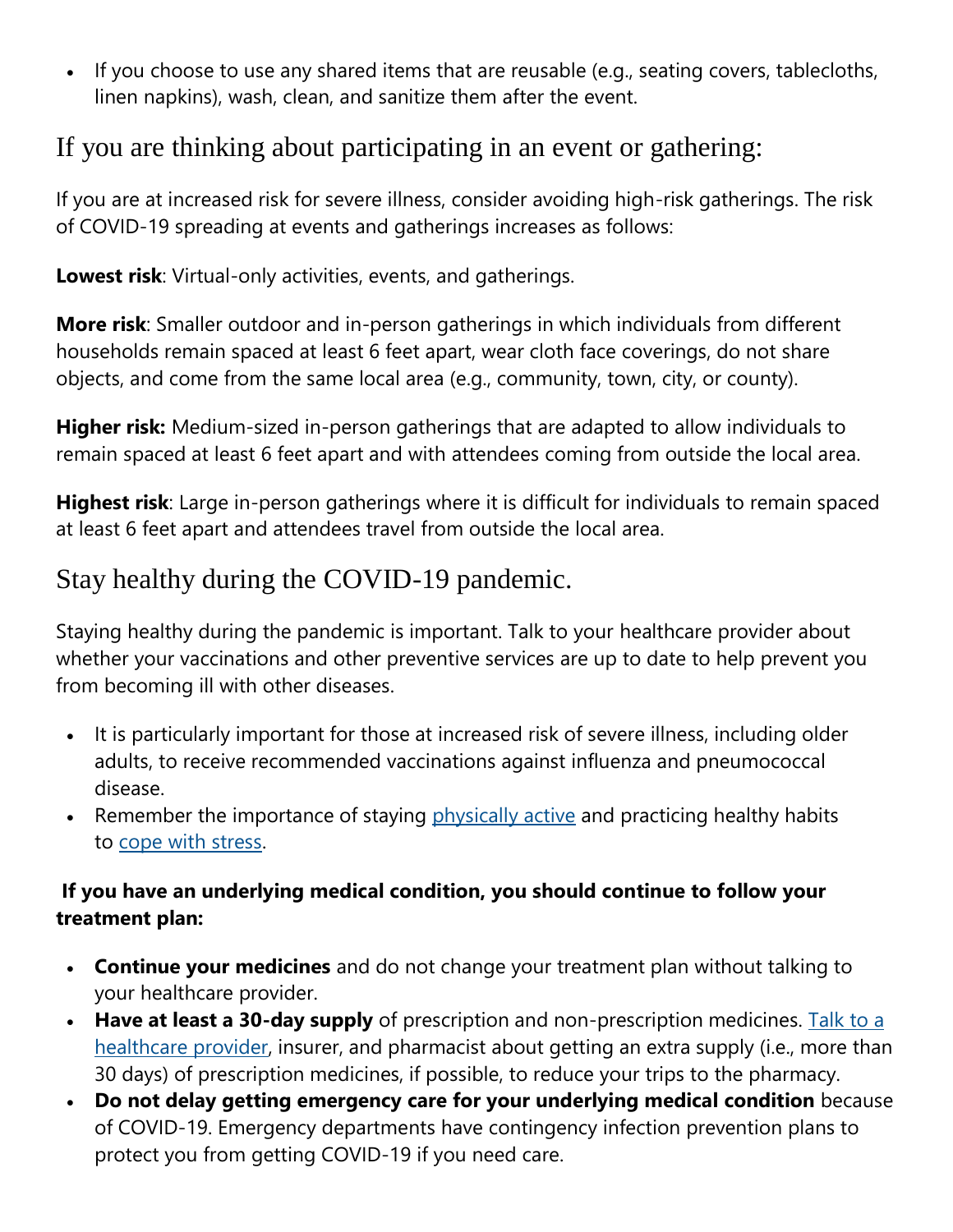- **Call your healthcare provider if you have any concerns** about your underlying medical conditions or if you get sick and think that you may have COVID-19. If you need emergency help, call 911 right away.
- **If you don't have a healthcare provider,** contact your nearest [community health](https://findahealthcenter.hrsa.gov/)  [centerexternal](https://findahealthcenter.hrsa.gov/) icon or [health department.](https://www.cdc.gov/publichealthgateway/healthdirectories/healthdepartments.html)

# Stress & coping

You may feel increased stress during this pandemic. Fear and anxiety can be overwhelming and cause strong emotions. Learn about [stress and coping.](https://www.cdc.gov/coronavirus/2019-ncov/daily-life-coping/managing-stress-anxiety.html)

#### **If you think you may have COVID-19 or were exposed to COVID-19:**

- If you have [symptoms](https://www.cdc.gov/coronavirus/2019-ncov/symptoms-testing/symptoms.html) of COVID-19, get in touch with your healthcare provider within 24 hours, and follow steps for [when you feel sick](https://www.cdc.gov/coronavirus/2019-ncov/if-you-are-sick/steps-when-sick.html). You can use CDC's [self-checker](https://www.cdc.gov/coronavirus/2019-ncov/symptoms-testing/symptoms.html) to help you make decisions.
- If you or someone you know has COVID-19 emergency warning signs (trouble breathing, persistent chest pain, new confusion, inability to wake or stay awake, or bluish lips or face), **seek emergency care immediately**. Call 911.
- If you think you might have been exposed to someone with COVID-19, contact your healthcare provider. If you don't have a healthcare provider, contact your nearest [community health centerexternal](https://findahealthcenter.hrsa.gov/) icon or [health department.](https://www.cdc.gov/publichealthgateway/healthdirectories/healthdepartments.html)

# Symptoms

[Symptoms](https://www.cdc.gov/coronavirus/2019-ncov/symptoms-testing/symptoms.html) of COVID-19 can range from mild symptoms to severe illness and death. Symptoms may appear 2-14 days after exposure.

In some cases, older adults and people of any age with underlying health conditions may have symptoms that are not typically seen in others, or they may take longer than others to develop fever and other symptoms.

#### Fever symptoms

In older adults (aged 65 and older), normal body temperature can be lower than in younger adults. For this reason, fever temperatures can also be lower in older adults.

If you are an older adult experiencing fever or other [symptoms](https://www.cdc.gov/coronavirus/2019-ncov/symptoms-testing/symptoms.html) and want to get tested, call your healthcare provider first. You can also visit your [state](https://www.cdc.gov/publichealthgateway/healthdirectories/healthdepartments.html) or [localexternal](https://www.naccho.org/membership/lhd-directory) icon health department's website to look for the latest local information on testing. If you don't have a healthcare provider, contact your nearest [community health centerexternal](https://findahealthcenter.hrsa.gov/) icon or [health](https://www.cdc.gov/publichealthgateway/healthdirectories/healthdepartments.html)  [department.](https://www.cdc.gov/publichealthgateway/healthdirectories/healthdepartments.html)